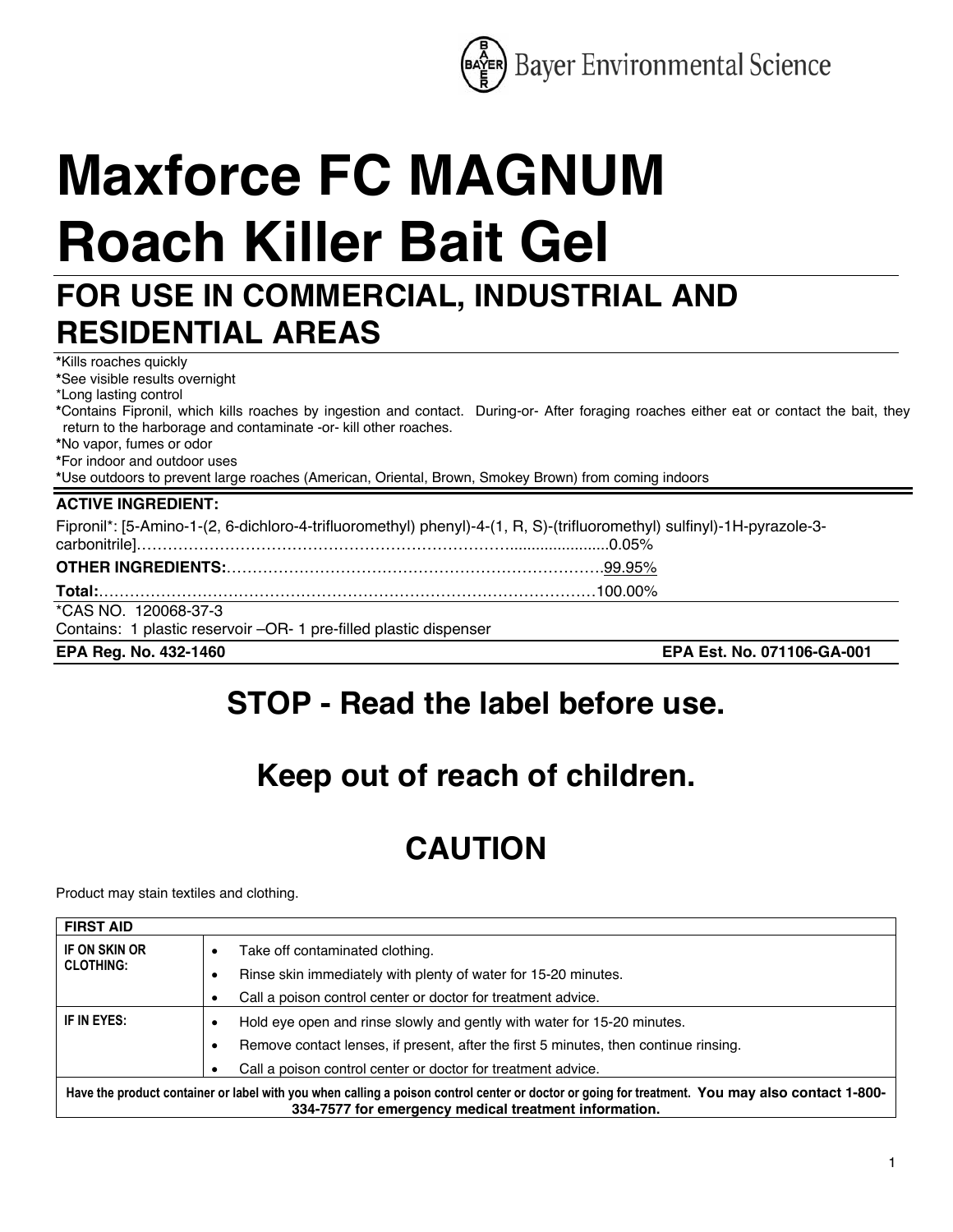#### **PRECAUTIONARY STATEMENTS: HAZARDS TO HUMANS AND DOMESTIC ANIMALS**

**CAUTION:** Harmful if absorbed through skin. Causes moderate eye irritation. Avoid contact with skin, eyes and clothing. Wash thoroughly with soap and water after handling and before eating, drinking, chewing gum or using tobacco.

**PHYSICAL AND CHEMICAL HAZARDS:** Do not use this product in or on electrical equipment where a possibility of shock hazard exists.

#### **STORAGE AND DISPOSAL**

Do not contaminate water, food or feed by storage or disposal.

STORAGE: Store in a cool, dry area out of reach of children.

DISPOSAL: If Empty: Do not reuse container. Place in trash or offer for recycling if available.

If Partly Filled: Call your local solid waste agency or 1-800-CLEANUP for disposal instructions. Never place unused product down any indoor or outdoor drain.

If you have questions regarding the use of this product, please call 1-800-331-2867.

#### **DIRECTIONS FOR USE**

#### **It is a violation of Federal Law to use this product in a manner inconsistent with its labeling.**

Use MAXFORCE® FC MAGNUM Roach Killer Bait Gel as a spot or crack and crevice treatment for the indoor and outdoor (adjacent to homes & structures) control of cockroaches in residential areas and the non-food/non-feed areas of institutional, warehousing and commercial establishments, including warehouses, restaurants, food processing plants, supermarkets, hospitals, nursing homes, motels, hotels, apartment buildings, bakeries, beverage plants, breweries, bottling facilities, candy plants, canneries, cereal processing and manufacturing plants, dairies and dairy product processing plants, frozen food plants, schools, laboratories, computer facilities, sewers, "aircraft," buses, boats/ships, trains, homes, houses, industrial buildings, office buildings, kennels, kitchens, manufacturing facilities, spice plants, stores, wineries and similar structures, mausoleums, meat processing and packaging plants, meat and vegetable canneries, pet shops and zoos. Non-food/non-feed areas include bedrooms, living rooms, bathrooms, closets, media rooms, garbage rooms, lavatories, entries, and vestibules, offices, locker rooms, machine rooms, boiler rooms, garages, mop closets and storage (after canning or bottling). This product may also be used in food/feed areas of food/feed handling establishments as outlined below.

May stain textiles, fabrics and or porous surfaces.

#### **USE RESTRICTIONS**

Do not treat food preparation surfaces. Keep gel away from foods and food contact surfaces. Do not apply bait gel to areas which have been recently sprayed with insecticide, and do not spray insecticide over gel as it may cause the bait to become repellent. USE ONLY IN AREAS NOT EASILY ACCESSIBLE TO CHILDREN AND PETS. In pet shops and zoos place bait out of reach of pets and zoo animals.

#### **GENERAL DIRECTIONS**

#### **INDOOR USE:**

**For roach gel:** Application rate is dependent on level of infestation and species to be controlled. See Application Rate Table. Inject bait as a bead into cracks and crevices or apply as a spot. The lower application rate should be used for low to moderate infestations or retreatments, and the higher rate for more severe infestations or where the population occurs in inaccessible areas. Gel placements should be at or near harborages or aggregation areas, such as corners or cracks and crevices. Numerous smaller placements will provide faster control than fewer larger spots, especially for German cockroach control.

Place bait under baseboards, sinks, countertops, seats, around water pipes, water heaters, dishwasher equipment, in crack and crevices as well as voids where insects harbor.

**Applications in Food/Feed Handling Establishments: Application within food/feed areas of food/feed handling establishments is limited to crack and crevice treatment only. If gel contacts an exposed surface where food is handled, remove gel and wash exposed surface with an effective cleaning compound followed by a potable water rinse prior to use.** Apply with Maxforce Bait Injector directly into cracks and crevices. Place applicator tip 1/2 inch into cracks, crevices, holes and other small openings where roaches may be a problem. Apply small amounts of gel.

#### **Use Restrictions in Food/Feed Handling Establishments:**

Do not apply bait to areas where food/feed, utensils or processing surfaces may become contaminated. Do not apply bait to areas that are routinely washed such as cracks and crevices in tops of tables, food/feed preparation and prepared food holding surfaces as bait may be removed by washing. Do not apply bait to surfaces where the temperature exceeds 130°F as bait may run. Examples include, but are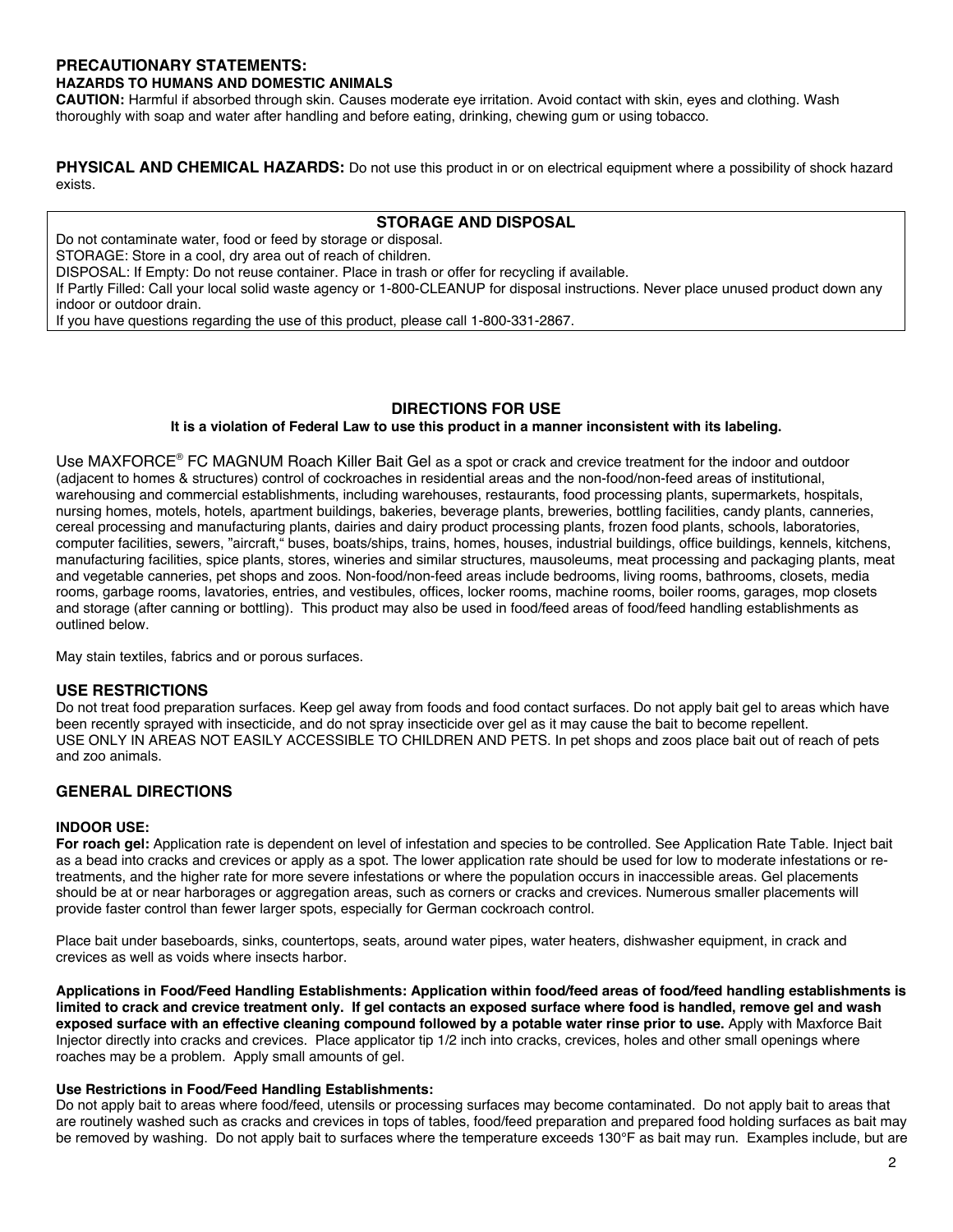not limited to, portions of stoves, ovens, grills, fume hoods, heat lamps, coffee urns, steam tables, toasters, fryers, dishwashers and hot water pipes. Care should be taken to avoid depositing gel onto exposed surfaces. If gel contacts an exposed surface, remove gel and wash exposed surface.

Food/feed areas include areas for receiving, storage, packing (canning, bottling, wrapping, boxing), preparing edible waste storage, and enclosed processing systems (mills, dairies, edible oils, syrups). Serving areas are also considered a food/feed area when food is exposed and facility is in operation. Apply bait in small amounts between different elements of construction, between equipment and floors, openings leading into voids and hollow spaces in floors, walls, ceilings, equipment legs and bases, around plumbing pipes, doors and windows, behind and under refrigerators, cabinets, sinks, closets, stoves and other equipment where cockroaches hide. During follow-up visits inspect bait placements and reapply when necessary.

#### **Application of this product in food/feed areas of food/feed handling establishments other than as a crack and crevice treatment is not permitted.**

Gel placements should be at or near harborages or aggregation areas, such as corners or cracks and crevices. Numerous smaller placements will provide faster control than fewer larger spots, especially for German cockroach control.

**For outdoor use** (adjacent to home -or- structure): Place bait in areas adjacent to structures where large roaches may nest or breed. Apply bait to potential points of insect entry, such as eaves, sills, and expansion joints.

Apply bait in protected areas whenever possible. Environmental stresses such as direct sunlight and water will reduce the residual effectiveness.

Priority treatment areas may be identified by visual inspection of such areas listed above or aided by trapping techniques or spot flushing.

**Refillable stations:** This product may be used in the Maxforce Refillable Bait Station or B&G Perimeter Patrol Station. Refillable stations should be placed every 20 to 30 feet around the perimeter of a structure. Use approximately 2 stations per side of a typical single family home. The quantity of MAXFORCE® FC MAGNUM Roach Killer Bait Gel bait added to the bait station will vary depending on the severity of infestations, see the application rate table. Do not exceed 2-4 spots per station (3"-6" bead).

For best results, place stations near: air conditioning units, water faucets, foundation vents and weep holes, decks, utility entryways (e.g. electrical, cable TV) and wherever cockroaches are frequently found.

Regularly inspect all stations and replace bait as needed for continual control.

Position Refillable Bait Stations adjacent to structure in areas where they will not be damaged by lawn equipment such as mowers and trimmers. When placing the station in turf remove sod layer and place station base plate against the soil.

Applicator should not exceed 1/5 teaspoon of gel in refillable bait stations.

If the station is not equipped with a sticker to identify the contents, apply a sticker to the inside of the station.

#### **Directions for loading reservoirs and operation:**

1. With the arrow on the drive rod facing up, pull the drive rod all the way back. If the drive rod is initially hard to move, simply unscrew (turn counter-clockwise) the black portion of the applicator that holds the gel reservoir until the drive rod moves easily. 2. Attach a pre-filled reservoir of gel with a twist-locking motion. Remove the outlet cap and attach a dispensing tip. Break-tip Reservoir: Prior to use, break the snip-tip closed end of the gel reservoir at the scored line. After use, the reservoir may be resealed with the enclosed black outlet cap. The black outlet cap is reusable.

3. Turn the knob of the drive rod so that the teeth are facing down and move it slightly forward so that the trigger mechanism will engage. Squeeze the trigger until the drive plunger seats against the piston in the gel reservoir. Gently squeeze the trigger until the gel flows out.

4. If gel continues to flow after the trigger is released, simply un-screw the portion of the bait applicator that holds the reservoir to a point where gel does not continue to flow after the trigger is released.

**Directions for changing reservoirs:** With the arrow on the drive rod pointing up, pull the drive rod out as far as it will go. Remove the empty reservoir and follow instructions in the Storage and Disposal box. Reservoirs that still contain gel can be sealed with the end cap and outlet cap for future use. To attach a new reservoir follow the above directions.

Pest population reduction will be apparent with 2 -or- 3 days for German roaches and 8 days for American roaches.

#### **Application Rate Table**

| <b>SPECIES/LEVEL OF INFESTATION</b>                                             | <b>APPLICATION RATE</b><br>(PER SQ. YD.) |
|---------------------------------------------------------------------------------|------------------------------------------|
| <b>MODERATE INFESTATIONS</b><br>OR RE-TREATS FOR GERMAN OR BROWN-BANDED ROACHES | <b>1-2 SPOTS (DIME SIZED)</b>            |
|                                                                                 |                                          |
|                                                                                 | OR 1 $1/2$ " – 3" BEAD                   |
| SEVERE OR HEAVY INFESTATIONS FOR GERMAN OR BROWN<br><b>BANDED ROACHES:</b>      | 2-4 SPOTS (QUARTER SIZED) OR 3" -6" BEAD |
| LARGE ROACHES SUCH AS AMERICAN, SMOKEY-BROWN OR                                 | <b>RECOMMENDED SPOT SIZE</b>             |
| <b>ORIENTAL:</b>                                                                | $1/3" - 1/2"$                            |

#### **Most important locations:**

Behind appliances, along baseboards, under appliances and under sink.